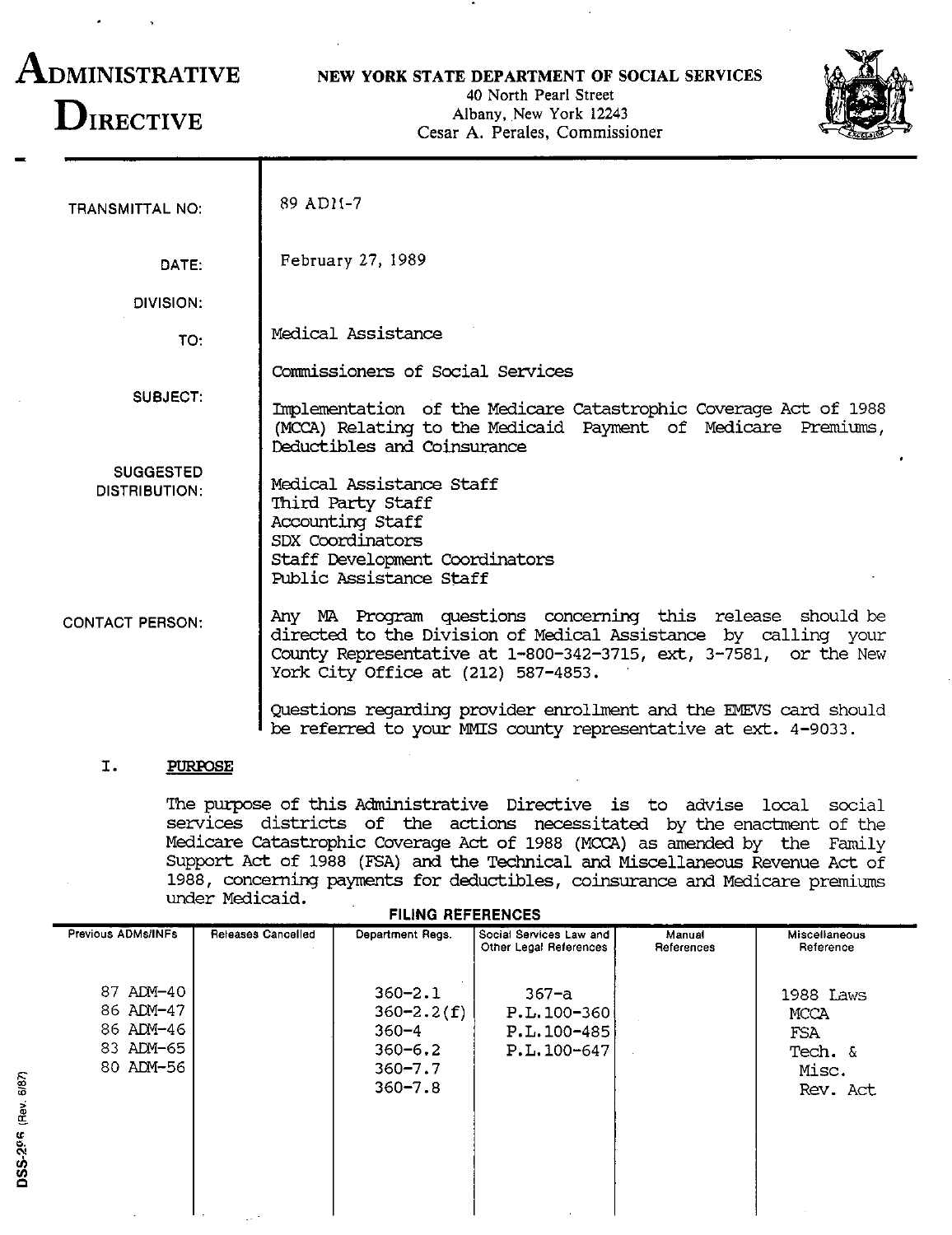## II. BACKGROUND

Medicare eligible ADC and SSI recipients have their Medicare premiums<br>paid through the Buy-In system. Prior to the passage of the MCCA of Prior to the passage of the MCCA of 1988 these payments were limited to SSI recipients; ADC cash recipients; and certain other groups of persons, i.e., persons qualifying under sections 503, and 249E of Public Laws 94-566 and 92- 603 respectively; and, section 1619B of the Social Security Act (Public Law 99-509) (Substantial Gainful Activity). Under the new legislation these groups have been expanded to include certain Medicare beneficiaries with incomes at or below the federal poverty<br>level and resources at or below twice the SSI standard. This new level and resources at or below twice the SSI standard. group is referred to as Qualified Medicare Beneficiaries (QMBS).

All Medicaid payments for Medicare coinsurance and deductibles are in accordance with the appropriate Medicaid fee or rate schedules.

#### **III.** PROGRAM IMPLICATIONS

As a result of this new provision, increased numbers of persons will be eligible for Buy-In and local districts shall be responsible for<br>the local share of the Medicare Buy-In program costs. Many of the the local share of the Medicare Buy-In program costs. affected persons are currently active medically needy elderly and disabled recipients whose Medicare premiums are being deducted from their gross Retirement, Survivors, Disability Insurance (RSDI) benefits. Many of these individuals may now be permitted to retain a higher amount of their income.

The MCCA of 1988 requires that Medicaid be available to pay deductibles and coinsurance for both Medicaid and Medicare services for this new group of eligibles. This means that providers who are not currently actively enrolled in the Medicaid program must now apply for enrollment in order to receive deductible and coinsurance payments on behalf of QMBs. Instructions for applying for enrollment are contained in the attached Dear Health Care Provider Letter  $(Attentionment 4)$ .

### IV. REQUIRED ACTION

DSS-3808 (2/87)

Local social services districts shall determine eligibility for the Medicare Buy-In Program for all potentially eligible persons as follows:

A. Persons Affected/Qualified Medicare Beneficaries (OMBs)

.Qualified Medicare Beneficiaries (QMBs) are defined as:

Medicare beneficiaries whose income is at or below the federal poverty level, whose resources are at or below twice the SSI resource standard, and who meet certain other Medicaid criteria (Section IV. C). This includes most active Buy-In (e.g., SSI, ADC, etc.) recipients.

NOTE: Persons between 21-65 in State Psychiatric Centers, although not eligible for on-going Medical Assistance, are entitled to benefits under the Medicare Buy-In Program. These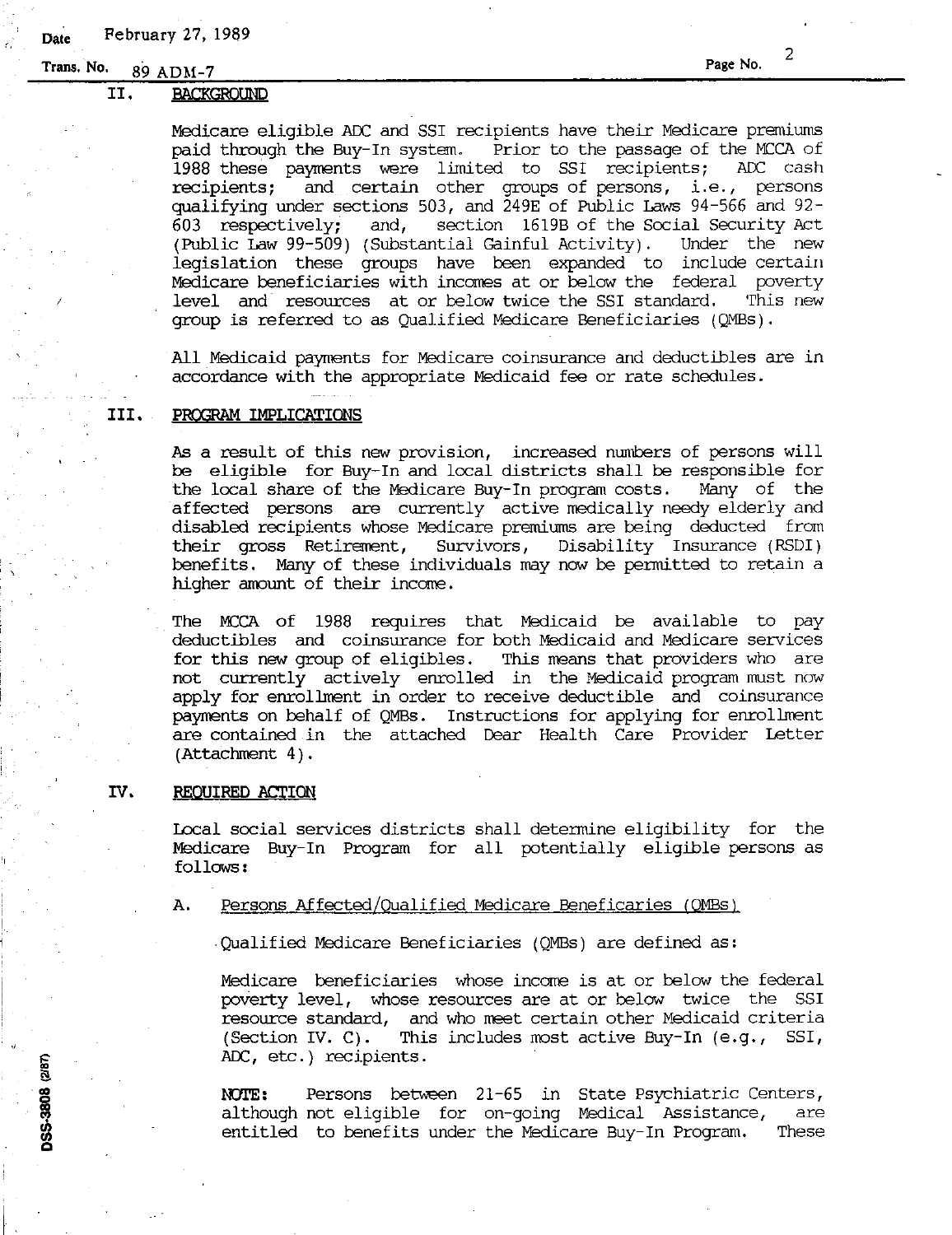**Trans.** No. 89 ADM-7 Page No. 3

cases will be handled by the Office of Mental Health in conjunction with the New York State Department of Social Services, Cooperative Institution Section.

- B. 'Benefits/Covered Services
	- 1. All QMBs are eligible to have Medicaid pay the appropriate Medicare premium(S) on their behalf (primarily Part B, although Part A is paid in accordance with existing Buy-In  $procedures)$ . That is, the individual must already be in receipt of and paying Medicare Part A premiums in order for Part A premiums to be paid under this program. The individual nmst be in receipt of or entitled to Medicare Part A and in receipt of Medicare Part B in order to have the Part B premium paid under this Buy-In Program.
	- 2. All QMBs are eligible to have Medicaid pay deductible and coinsurance for all services offered under Medicare. This includes Medicare Services not covered under Medicaid (i.e., chiropractor).

## C. Procedures

- 1. Non-Financial
	- a. Application/Recertification Procedures
		- 1. Currently, active Buy-In recipients and those who attain future eligibility because of the receipt of SSI, ADC or who are members of any of the special groups  $(249e, etc.),$  cannot be required<br>to file a separate application for Buy-In to file a separate application for Buy-In For active MA Only recipients eligibility for benefits under the Medicare Buy-In program shall be detennined using the most current DSS-2921 or DSS-3174 (Medical Assistance Application/ Recertification forms).
		- 2. All other persons requesting Medical Assistance to pay for benefits/covered services through Buy-In nmst file an application and complete all sections of the DSS-2921. For persons found eligible the DSS-3174 should be used to recertify eligibility under the Medicare Buy-In Program.
		- 3. Except as otherwise specified in this ADM, all of the policies and procedures contained in section 360-2 of Department regulations relating to application(s)/recertification(s) shall apply to all applicants/recipients (A/R's) of the Medicare Buy-In Program. Local districts are reminded that in cases where the  $A/R$  or representative is not able to appear in the agency for the personal interview, arrangements shall be made for a home visit. It is suggested that initial visit. It is suggested that initial<br>authorization periods be staggered to avoid an<br>entire caseload coming due at the same entire caseload coming due at the same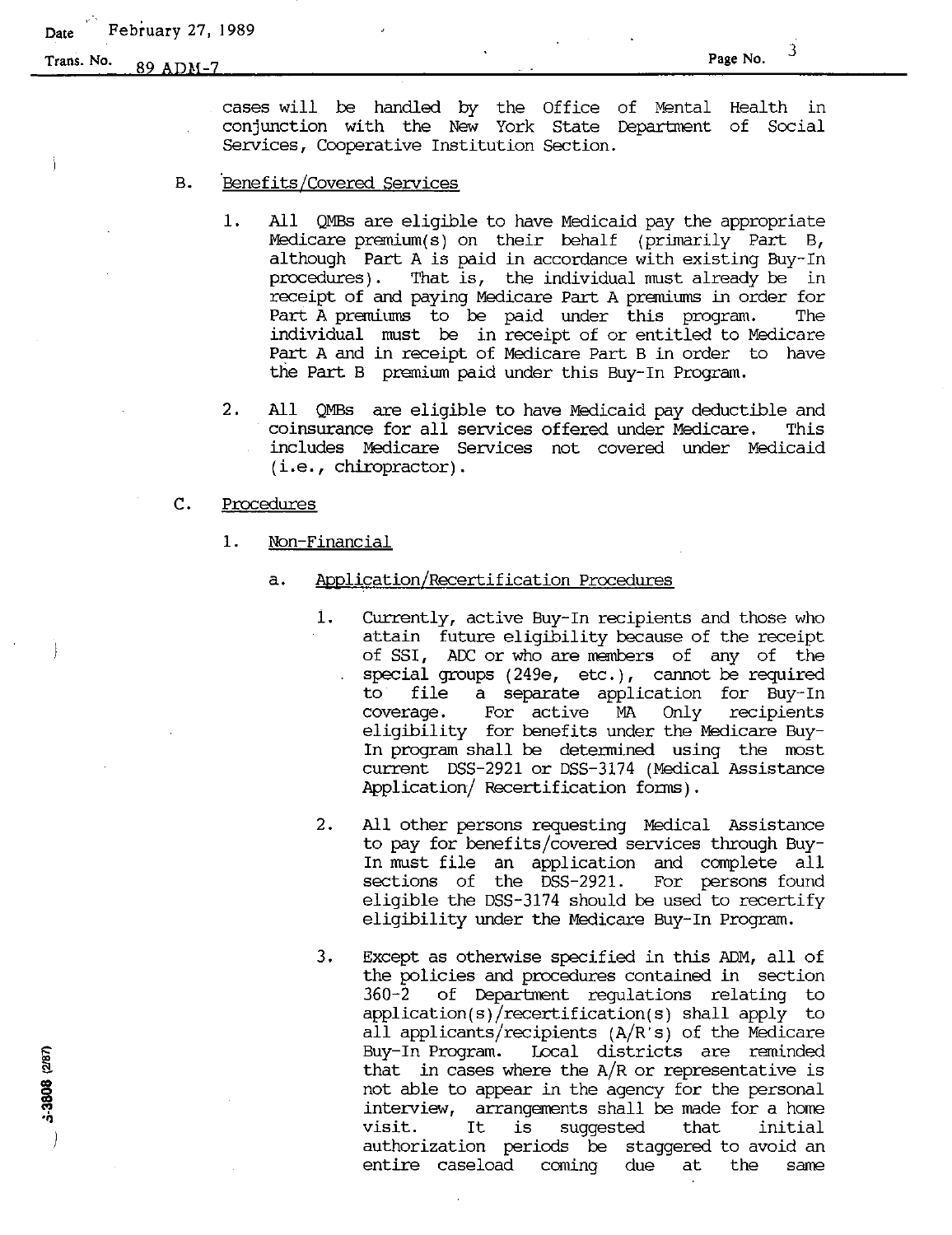4

recertification period. Buy-In cases may not be recertified more than once every six months, but must be recertified at least once every twelve months.

4. Applicants who appear to be eligible for Medicare should be referred to their local or regional<br>Social Security Administration office for a Security Administration office for a<br>Action of Medicare eligibility. This determination of Medicare eligibility. applies primarily to persons who have been receiving RSDI benefits for at least twenty-four months, who have attained the age of sixty-five, or who have end-stage renal disease. Persons in receipt of Part B only should also be referred to<br>the Social Security Administration for a the Social Security Administration for a determination of their Part A entitlement. of their Part A entitlement. Likewise, persons who appear to be eligible for Medical Assistance shall have their eligibility determined under the Medical Assistance Program.

All recipients not in receipt of Medicare shall be reevaluated at the time of any case change (e.g. decrease in income, person attains age 65)<br>and/or at recertification for potential recertification eligibility for Medicare. Districts are reminded however, that the general enrollment periods for meclical insurance (Part B) is limited to the first three months of each calendar year (January through March) .

5. Local districts may also request from this Department a waiver of the personal interview for recertification, in accordance with section 360- 2.2(f) of Department regulations and 86 ADM-47. Such requests must be submitted in writing to:

Marilyn Solomon, Field Team Head WMS/MA Systems and Field Operations NYSDSS Division of Medical Assistance 40 North Peqrl Street Albany, NY 12243

Local districts may also request approval to establish a screening process for applications for the Buy-In Program. Districts may consider using a cover letter (Attachment 3) to accompany the application packet that would be mailed pursuant to the request or inquiry of an individual.

Such waivers shall not be applicable for periods beyond september 30, 1989.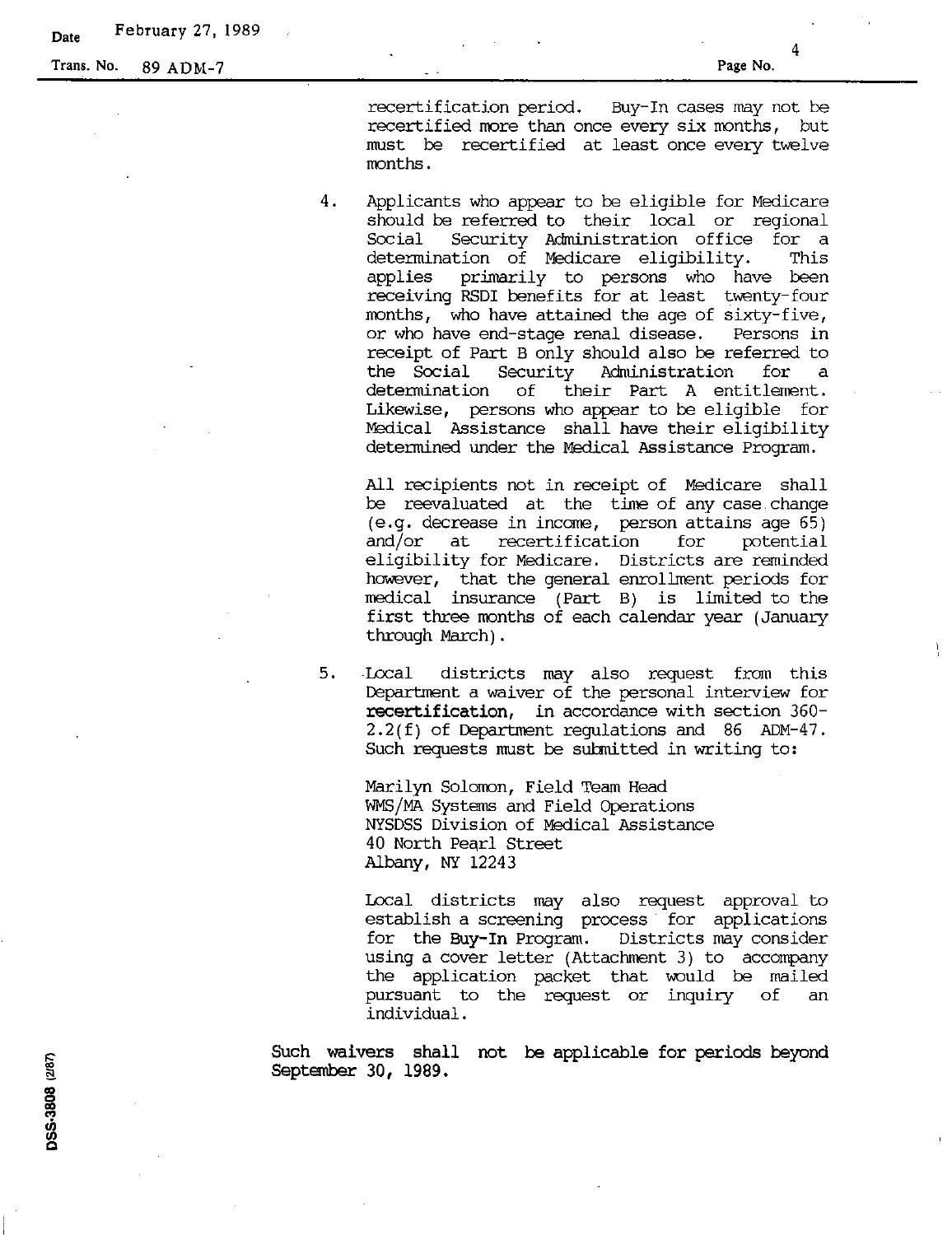# **Date** February 27, 1989

Trans. No. 89 ADH-7

3808 (2/87)

5

Local districts must receive written authorization from the Department in accordance with Sections  $12.1$ ,  $12.2$  and  $12.3$ of the Local District Manager's Guide prior to implementing The following conditions must be addressed in any proposal sutmitted:

- i. The face-to-face interview is required unless the case is being denied up-front. The only reason a case may be denied up-front is due to excess resources. Because of potential errors, it is suggested that local districts proceed with a faceto-face interview in cases where the excess resource amount is less than \$50.
- ii. An application (055-2921) must always be mailed in response to an inquiry.
- iii. Any cover letter that is sent to the individual must include the information that the individual is entitled to <sup>a</sup> full interview, even if the application qualifies for a denial based upon the statements contained on the application. (See Attachment 3 for Suggested Letter to Medicare Beneficiary.)
	- iv. The individual wust be given his/her full appeal rights as contained on the mandated notices. Attachments 1 and 2.) (See

Note: Local districts may apply for options that will allow a case to be denied up-front, but in no instance can a case be accepted without a face-to-face interview.

## b. Documentation

All A/Rs of the Buy-In Program must document the following items of eligibility:

-Identity

-Household Composition

-Residence

-Citizenship/Alien Status

-Social Security Number

- -Transfer of Property
- -Income/Resources
- -Entitlement to or receipt of Medicare Part A

-Receipt of Medicare Part B

## c. Authorization Procedures

Eligibility may be authorized three months retroactive to the date of receipt of the written application, but in no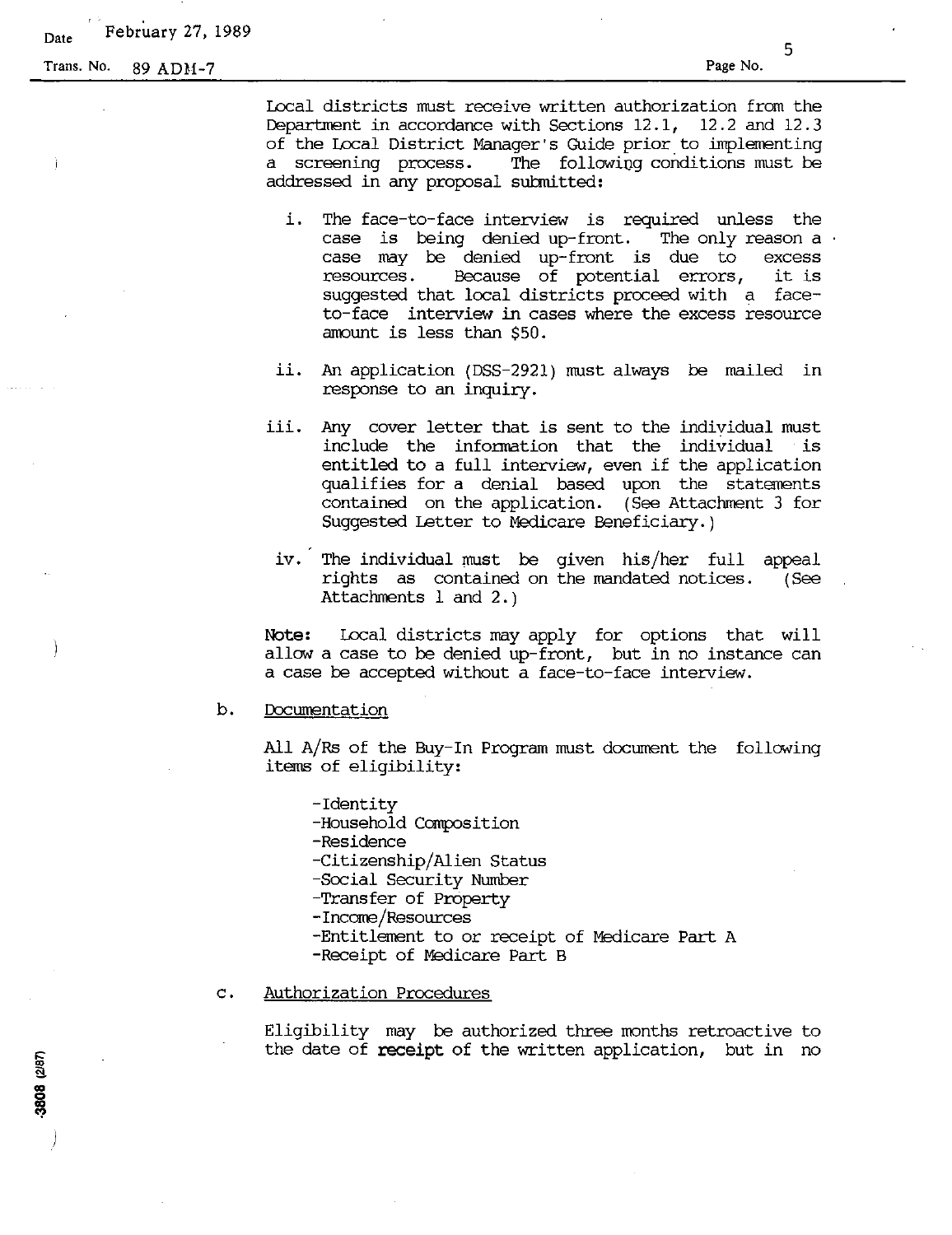Trans. No. 89 ADM-7 Page No.

6

event can an authorization be made for any period prior to When determined eligible, MA coverage dates shall begin on the first day of the month but may terminate on any day of the month in accordance with section 360-6.2 of Department regulations.

## 2. Financial

#### a. Income/Resource Standards

All A/Rs for the Buy-In shall have their eligibility detennined according to SSI budgeting methodologies except that the following income and resource standards shall be applied:

| Number in Applying Household                           | <b>One</b> | <u>Two</u>       |
|--------------------------------------------------------|------------|------------------|
| Net Annual Income (including<br>Part B premium amount) | \$5770     | \$7740           |
| Net Monthly Income                                     | \$481      | S <sub>645</sub> |

#### Resource Standards

Income Standards

| Number in Applying Household | <u>One</u> | <u>Ivo</u> |
|------------------------------|------------|------------|
|                              | \$4000     | \$6000     |

As with other SSI related persons, A/Rs of the Buy-In Program may set aside up to \$1500 as a burial fund for themselves and/or their spouses. A couple is allowed to set aside \$3000.

#### b. Budgeting

#### 1. Treatment of Income

Any Medicare Buy-In retroactive lump sum payment received by a QMB is exempt for purposes of both Buy-In and Medicaid eligibility for themselves and all members of the household for whom the individual is<br>legally responsible. It is important to note, It is important to note, however, that such payments must be included (in the month of receipt) when calculating the Net Available Monthly Income (NAMI) for persons in chronic care status.

When the A/R resides with other legally responsible and/or dependent relatives the process of allocation and deeming shall be used as appropriate. All of the

DSS-3808 (2/87)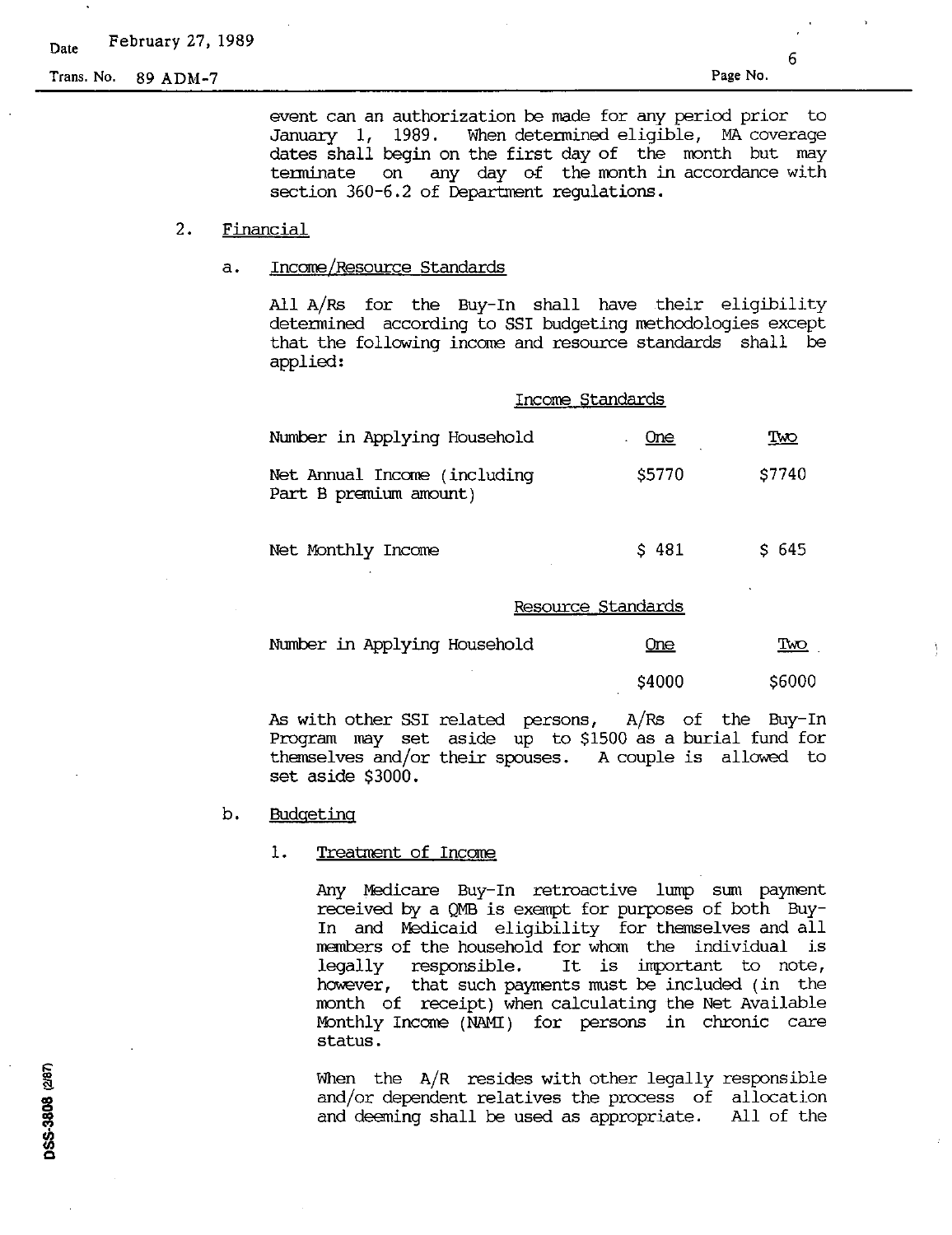**Date** February 27, 1989

Trans. No. - 89 ADM-7

(2808 (287)

Page No.

7

SSI-related disregards (i.e.,  $$20, $65 + 1/2$$  as contained in Department regulation 360-4 and 86 ADM-46 are applicable to these new  $A/Rs$ , except as otherwise specified in this ADM.

Persons who are institutionalized should be budgeted as if they resided in the community. Thus, they are entitled to the SSI related disregards,  $(i.e., $20,$  $$65 + 1/2$ , court ordered support), only for purposes of determining their eligibility for the Medicare Buy-In program. (See Example IV in Attachment 6.)

In determining eligibility for the Medicare Buy-In Program the cost of the Medicare Part B premium shall **not** be deducted from the client's gross income. Such amounts shall, however, be deducted in the Medicaid eligibility determination for so long as the expense<br>is paid by the client. Once the district is notified Once the district is notified. by this Department that these payments are being paid through Buy-In, the individual's MA Only budget must be adjusted to reflect the elimination of the third party payment as a deduction which results in an increase in net income. Other non-Medicare third party health insurance costs continue to be an allowable deduction under both programs.

NOTE: It is also important to note that except for costs of impairment-related work expenses of the certified disabled (83 ADM-65), costs incurred for medical care are not considered in detennining net income under the Medicare Buy-In program. Thus, applicants for eligibility under these new provisions may not spend down income (or resources) to meet the eligibility criteria.

> In some instances the loss of the Medicare premium as an income deduction will result in a person losing full Medicaid coverage. When this occurs the person **must** be given a clear explanation of the budgetary implications when the Medicare premium is no longer a deduction for Medicaid eligibility. These persons should be given the option of continuing to pay for the Medicare premium, especially if the individual regularly utilizes medical care and services which are covered by Medicaid. Consideration should also be given to the impact on any remaining family members and their eligibility for Medicaid in the event that the Medicare premium is not deducted from the individual's income. (See Example V in Attachment 6.) Likewise, persons in chronic care must also be given the option of continuing to pay for the Medicare premium, since a change to Buy-In will have no effect on the amount of income they are permitted to retain. Please note however that in spousal situations eligibility for Buy-In must be detennined since such a change could affect the amount of income available to the community based spouse.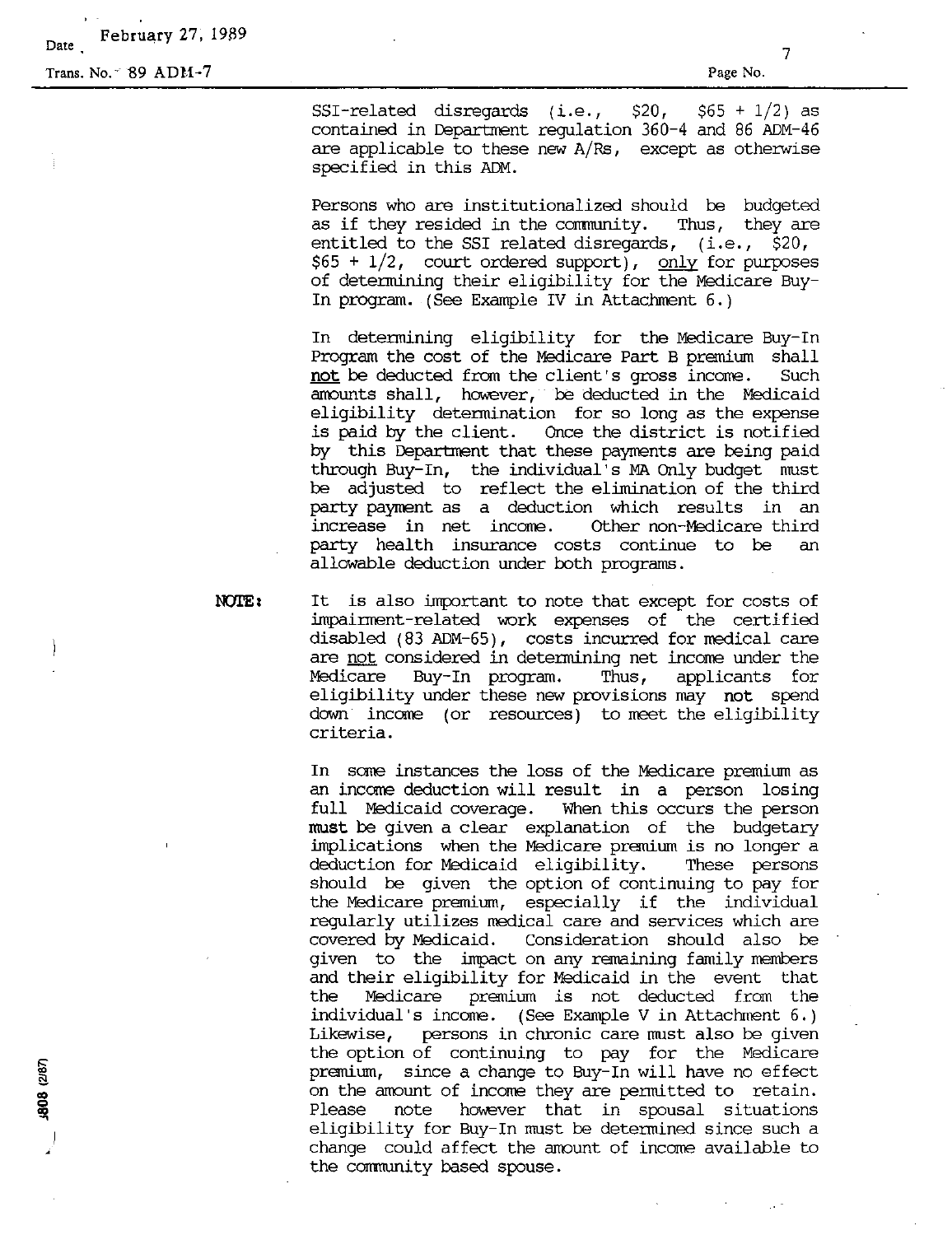**Page No.**

#### c. Transfer of Property

Department requirements regarding transfer of property shall be applicable to A/Rs of the Medicare Buy-In Program.

#### 2. Household Size

Eligibility for the Medicare Buy-In Program is established by canparing the total net income to the appropriate income standard for one or two persons as specified in Section IV.C.2.a. Household size budgeting methodologies required pursuant to <u>Rickey v. Perales</u> (86 ADM-46) shall <u>not</u> be applied in determining a person's eligibility under the Medicare Buy-In Program. For example, cash assistance recipients (551, ADC, or HR) and their income/resources are invisible for purposes of determining an A/R's eligibility for Medicare Buy-In.

## 3. Identification/Notification of Affected Persons

## a. New DSS Cases

There will be no formal mailing by the Social Security Administration to potential eligibles. Advocate agencies are planning some outreach work and will be assisted by the state whenever possible.

### b. Undercare Caseload

For purposes of this program, an undercare case is defined as any MA case which was active on January 1, 1989 or after. All active MA recipients who are beneficiaries have a right to a computation of eligibility for the Medicare Buy-In Program retroactive to January 1, <sup>1989</sup> without having to request it. This means that all potentially affected cases including those closed between January 1, 1989 and the date of this release are to be rebudgeted retroactive to January 1, 1989.

Local districts shall identify and budget active individuals at the time of recertification or next client contact (including case closing), whichever occurs first.

Active cases where the local district is currently paying all or part of the Medicare premium pursuant to the provisions of 87 ADM-40 must be reviewed for eligibility under this program. Any of these individuals found to be fully eligible should be added to the Buy-In prospectively.

Eligibility for Medicare Buy-In is likely to exist in instances where the local district has been reimbursing the full Medicare premium to an individual.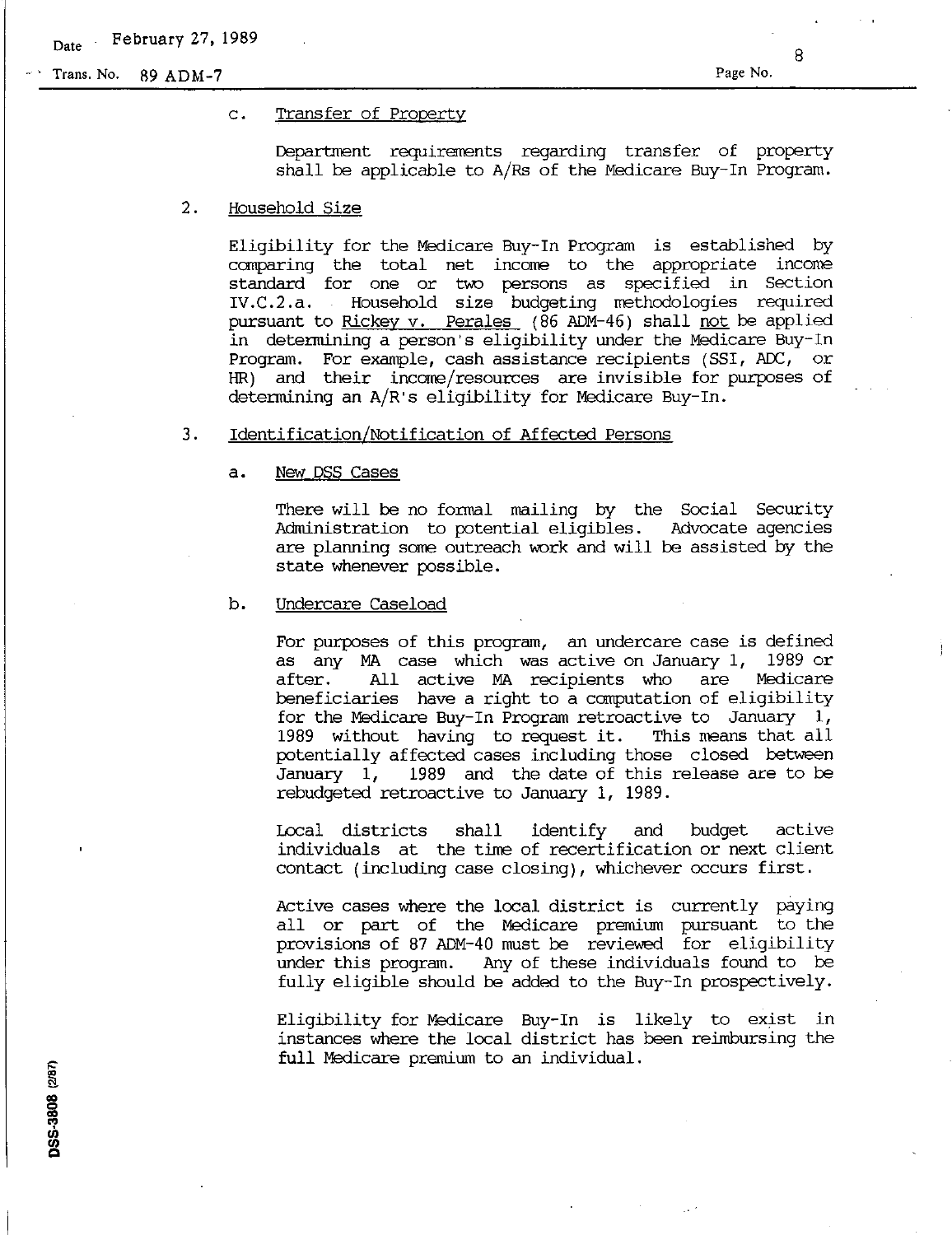TO assist local districts in identifying affected persons, a report will be produced from the MBL flat file and made available to districts upon request. This report will list cases/budgets with individuals in receipt of Social Security or Railroad Retirement income whether or not a Medicare Part B Premium exemption is associated with such income. The report will also provide the appropriate net income and the appropriate poverty level based on the arrangement.

At local district option affected persons can also be identified by using a mass mailout to the entire caseload or through a manual review or other procedure (i.e., own computer system) which may necessitate identification of a broader group of active cases.

#### c. Noticing

A/Rs of the Medicare Buy-In Program are entitled to both adequate and timely notice concerning their<br>eligibility. Local districts shall use the notices Local districts shall use the notices contained in this ADM as Attachment 1 DSS 4039 [Notice of Action on Application/Benefit for the Medicare Buy-In Program] and Attachment 2 DSS 4040 [Notice of Decision on. Eligibility for the Medicare Buy-In Program (Active MA Only Recipients)]. These notices are mandated and must be locally reproduced until such time as they become available as state issued forms. Their content shall not be modified. When a case is accepted and Attachment I or 2 is sent, Attachment 4 shall also be included.

Persons accepted, denied or discontinued for Medical Assistance shall be advised of any actions concerning his/her Medical Assistance Only eligibility by a separate MA Only Notice, as contained in 84 ADM-41.

In addition, it is suggested that local districts regarding recertification procedures to include a statement that specifies that the purpose of the personal interview and/or completion of the recertification form is also to review their continued eligibility for Medicare Buy-In.

It should be noted that Attachment <sup>2</sup> is <sup>a</sup> one-time only form and its use is to be discontinued when all potentially eligible active MA Only recipients have been notified about their eligibility for the Medicare Buy-In Program.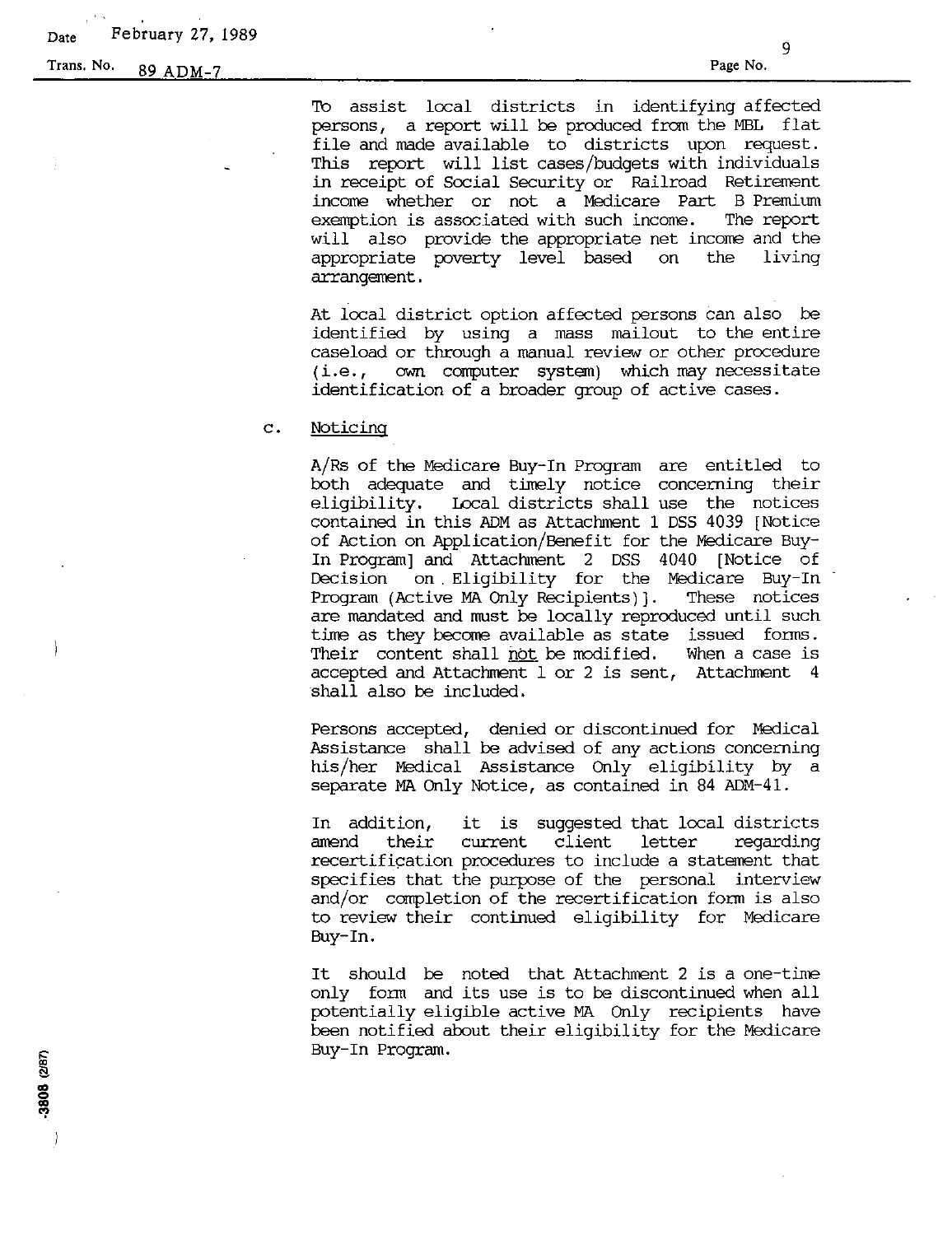# 4. Buy-In Procedures (Upstate)

QMB individuals, as a new Buy-In group, require special identification and entry for input to the Buy-In. The following are interim procedures which will be in place until a Buy-In Subsystem is implemented for WMS, and systems support for the additional elements in the Buy-In file are implemented.

# a. LOSS Input

- 1. Accretion of a QMB individual on Buy-In:
	- i. The form DSS-3281 Third Party Resources or local equivalent should be completed entering the Medicare Data for the individual. It is suggested that the following information be made available for the Buy-In worker:

- Client Identification Number (CIN)

- Whether the individual is to be accreted or deleted to the Buy-In.

- QMB Effective Date

- Sex

- Date of Birth

- ii. Use standard Buy-In input "Monthly Report of Additions to Buy-In List for Title XVIII". form, DSS-1044
- iii. Enter data the same as for <sup>a</sup> regular Buy-In except the letter "P" should be entered in the <u>cents</u> field of the SSA Benefit<br>Amount in column 7. Standard accretion codes Standard accretion codes such as "61" should be used in conjunction with<br>the "P" code. (Note: The dollar field in (Note: The dollar field in column 7 should be left blank.)
- iv. If an entry already exists in the cents field of the SSA Benefit amount in column 7 it can be replaced with a "P" using another accretion transaction.
- 2. Deletion of a QMB individual on Buy-In:
	- i. Use standard Buy-In deletion form, "Monthly Report of Deletions to Buy-In List forTitle XVIII".  $DSS-732$
	- Enter data the same as for a regular Buy-In individual, using the standard deletion codes. ii.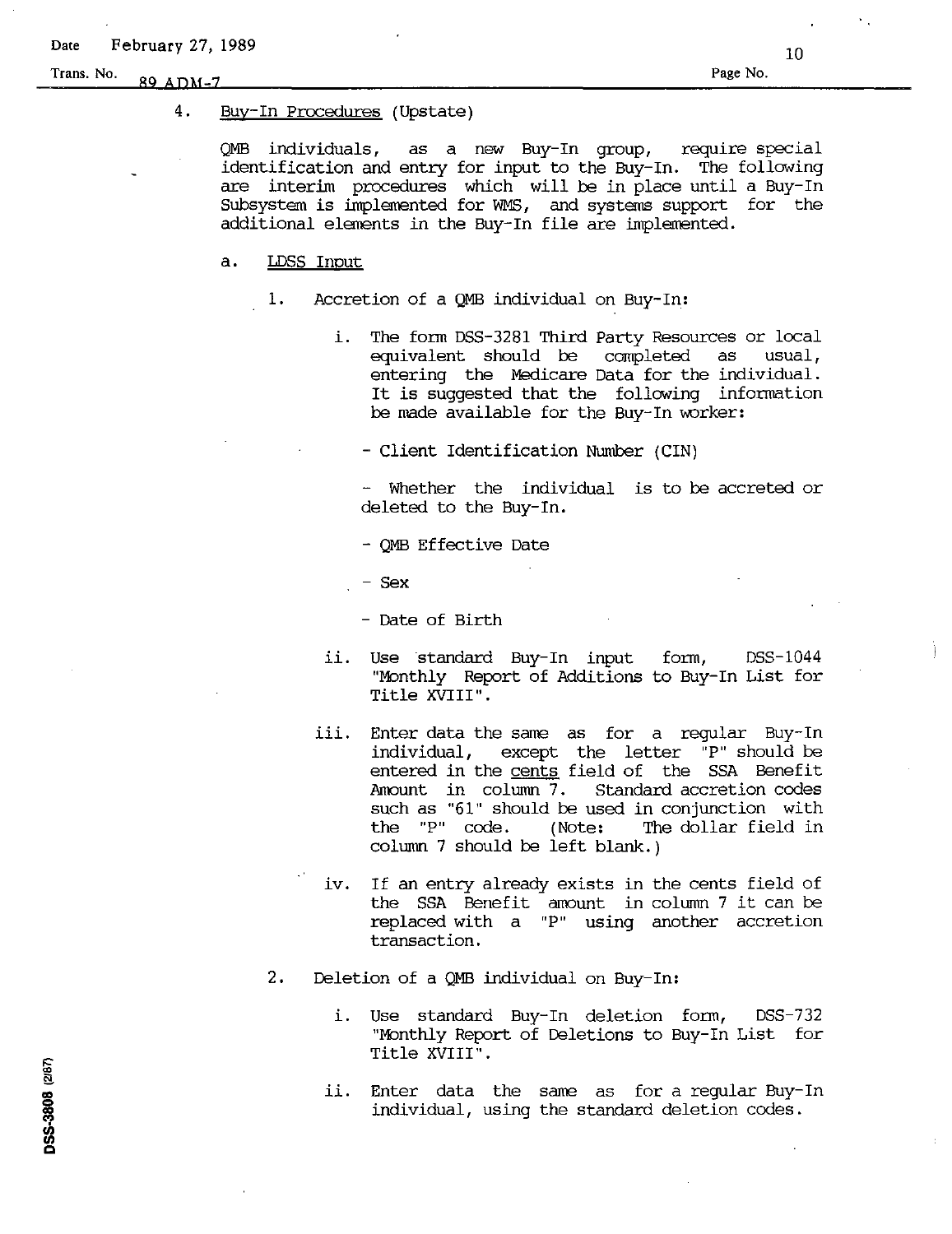**Trans.** No. 89 ADM-7 **Page** No. **Page No.** 

3. TO facilitate identification of Buy-In individuals and provide for the transition to a Buy-In subsystem, client specific identifiers should be used instead of Case Number in column 10 of the O5S-1044 and O5S-732.

Upstate WMS districts, with numbers 01 through 57, should use the WMS CIN number in place of the Case Number in column 10 of the DSS-1044 and DSS-732. Change of existing Case Numbers will be accomplished using the Buy-In Code 99 function, however this is not currently system supported. Local districts will be notified when this is available.

The Office of Mental Health and the Office of Mental Retardation and Developmental Disabilities should enter their three digit Facility number in the Category Field in Column 7 of the DSS-1044 and DSS-732, and their seven digit Consecutive Number in the Case Number field in Column 10.

Local Districts who have copies of HCFA publication #24 "State Buy-In Manual on Supplementary Medical Insurance Enrollment" should note the following transaction codes in Chapter IV, which are not currently system supported by NYSDSS:

Accretion Code "64" Deletion Code "81" Simultaneous Accretion/Deletion "75" "76" Change Code "99" Transaction "25xx" Subcodes "A" through "s" SSI Status Code "c" through "Z"

Local Districts will be notified when these codes are supported by the NYS05S Buy-In system.

#### b. HCFA Output

A new transaction code, 21 F, has been developed to reject an attempted accretion for <sup>a</sup> QMB if the claim number in the accretion matches the HCFA file, but the file does not reflect Medicare entitlement.

When this code is received on the Buy-In Lists received by LDSS, the accretion should either be discontinued or, when individuals appear eligible, they should be referred to the local Social Security Office.

The definition of the rejection Transaction Code 4999 has been expanded to read as follows:

"Transaction Code  $4999$  -- Informs the State or local social service district that a request to correct the Sex Code, Buy-In Eligibility Code, or Welfare Identification Number (Client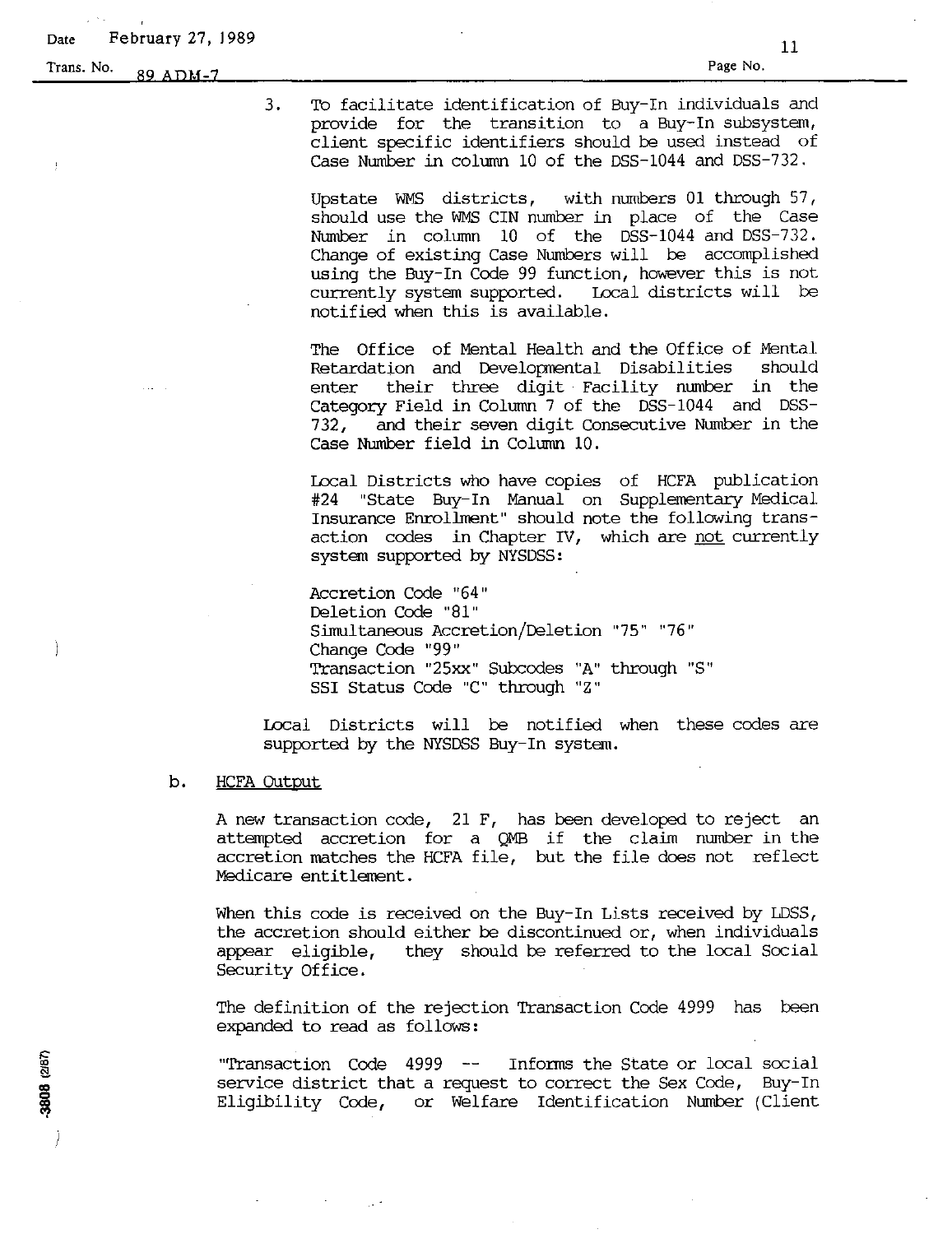Identification Number) on a master record was rejecte <sup>I</sup> because the claim number or State Agency Code in the Code 99 did ·,ot match a master record on the Third Party Master. This code is also used to inform the State or local social services district that <sup>d</sup> code 99 with a Buy-In Eligibility Code of 'P' was rejected becau , it matched a master record for a beneficiary who does not have Part A entitlement. "

#### 5. Buy-In Procedures (New York City)

The New York City WMS Medicare screen NCEM35 and the undercare subsystem will be modified to. allow for entry of Buy-In data. The systems availability date for these changes will be communicated in a separate transmittal.

#### V. SYSTEMS IMPLICATIONS

- A. WMS/UPSTATE
	- 1. MEL

System changes to support the determination of Buy-In eligibility became available on Production on February 27, 1989.

In sumnary, the entry of a new BUY-IN Indicator Code for BT's 04-10 will calculate and display Buy-In eligibiJity information for the budget.

For more information please refer to MBL Transmittals  $8^\circ\,1$ , dated February 10, 1989.

2. WMS Instructions

For QMB individuals who are eligible for payment through MMIS of only Medicare coinsurances and deductibles, the following rules apply:

Screen 1

- The Case Type must be 20 - MA Only.

Screen 4

Entries should be made in the Medicare fields using normal local procedures. (See section IV. C. 2.b. 4.a. 1.i., page 10 of this directive regarding procedures for completion of the DSS-3281. )

Screen 5·

- Recipient MA Coverage Code must be 09-Medicare Coinsurance and Deductible Only.
- The Recipient MA Coverage From Date must not be prior  $\rightarrow$ January 1, 1989.

For QMB persons who are also eligible for lA, normal *cor'* procedures apply.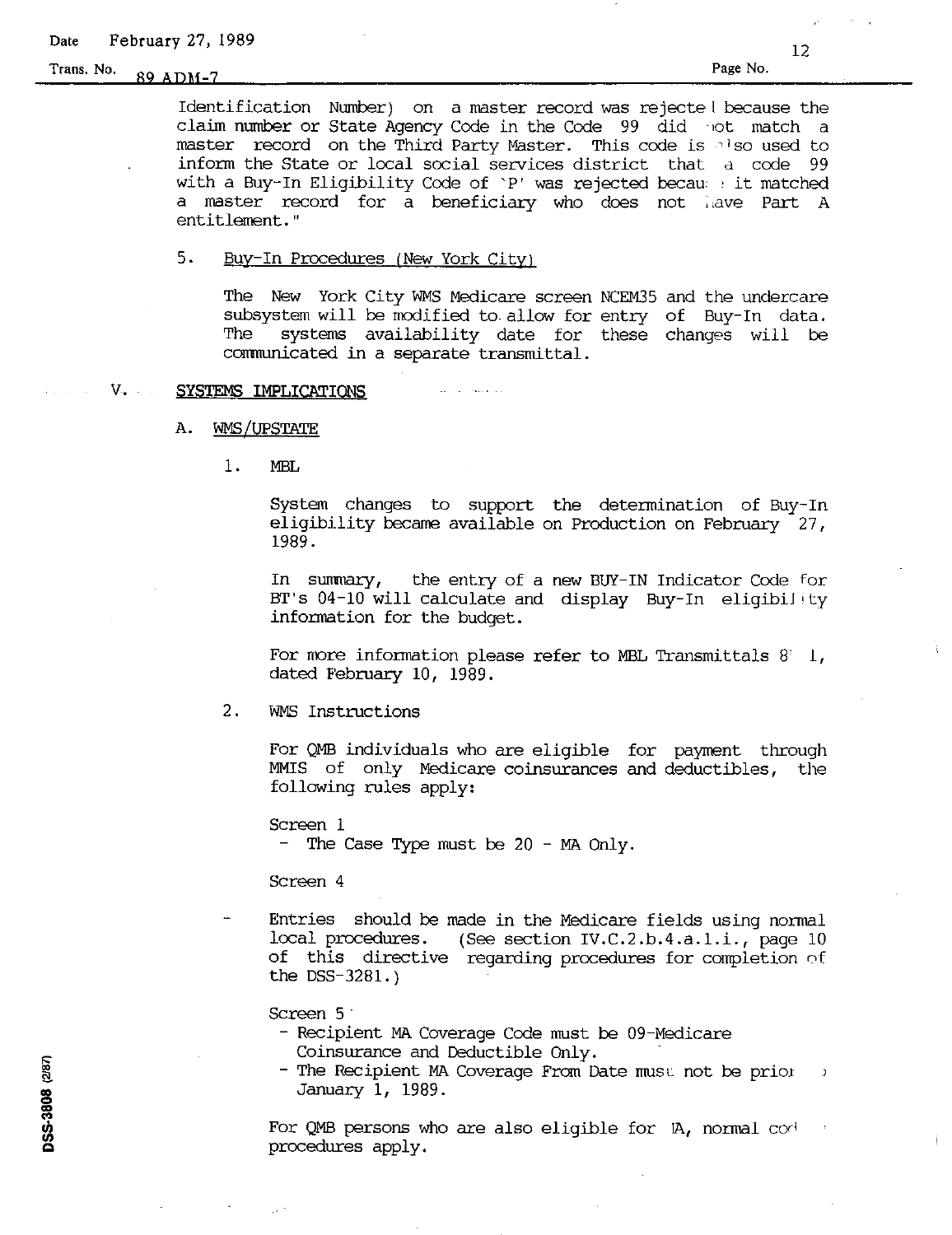Ì

# B. WMS/New York City

1. MEL

The MBL system will be modified to perform a separate calculation for Buy-In eligibility. The systems availability date for the MBL changes will be communicated in a separate MBL transmittal.

2. WMS Instructions

QMB individuals who are eligible for payment through MMIS of only Medicare deductibles and coinsurances<br>must be case type 20. The initial eligibility must be case type  $20$ . transaction for a QMB must include a coverage code 09, a Medicare A and B record, and a Buy-In accretion record. The Medicare record for QMB's cannot include a To Date.

For QMB individuals who are also eligible for MA, normal coding procedures apply.

## C. EMEVS

MA ID cards should be issued using the normal procedures<br>and established card codes. The restriction of services The restriction of services for persons eligible only for benefits under the Medicare Buy-In Program will be accomplished through the provider message associated with the new coverage code. Active MA recipients with full MA coverage who are also found to be eligible under the Medicare Buy-In Program shall continue<br>to be coded 01. Reference is made to Attachment 5 for the Reference is made to Attachment 5 for the letter to the Health Care Provider regarding eligibility verification through EMEVS.

## D. MMIS (Fiscal Agent)

The new MA eligible population will be identified in MMIS with a new coverage code (DE 1380) value of "D" - Medicare Coinsurance and Deductible Only. In addition to paying the Medicare premium, through an existing off-line process, Medicaid will pay the deductible and/or coinsurance for the Medicare covered services to providers who enroll in MMIS.

# VI. **QTHER**

Attachment 1 - DSS 4039 - "Notice of Action on Application/Benefit for the Medicare Buy-In Program"

Attachment 2 - DSS 4040 - "Notice of Decision on Eligibility for the Medicare Buy-In Program (Active MA Only Recipients)"